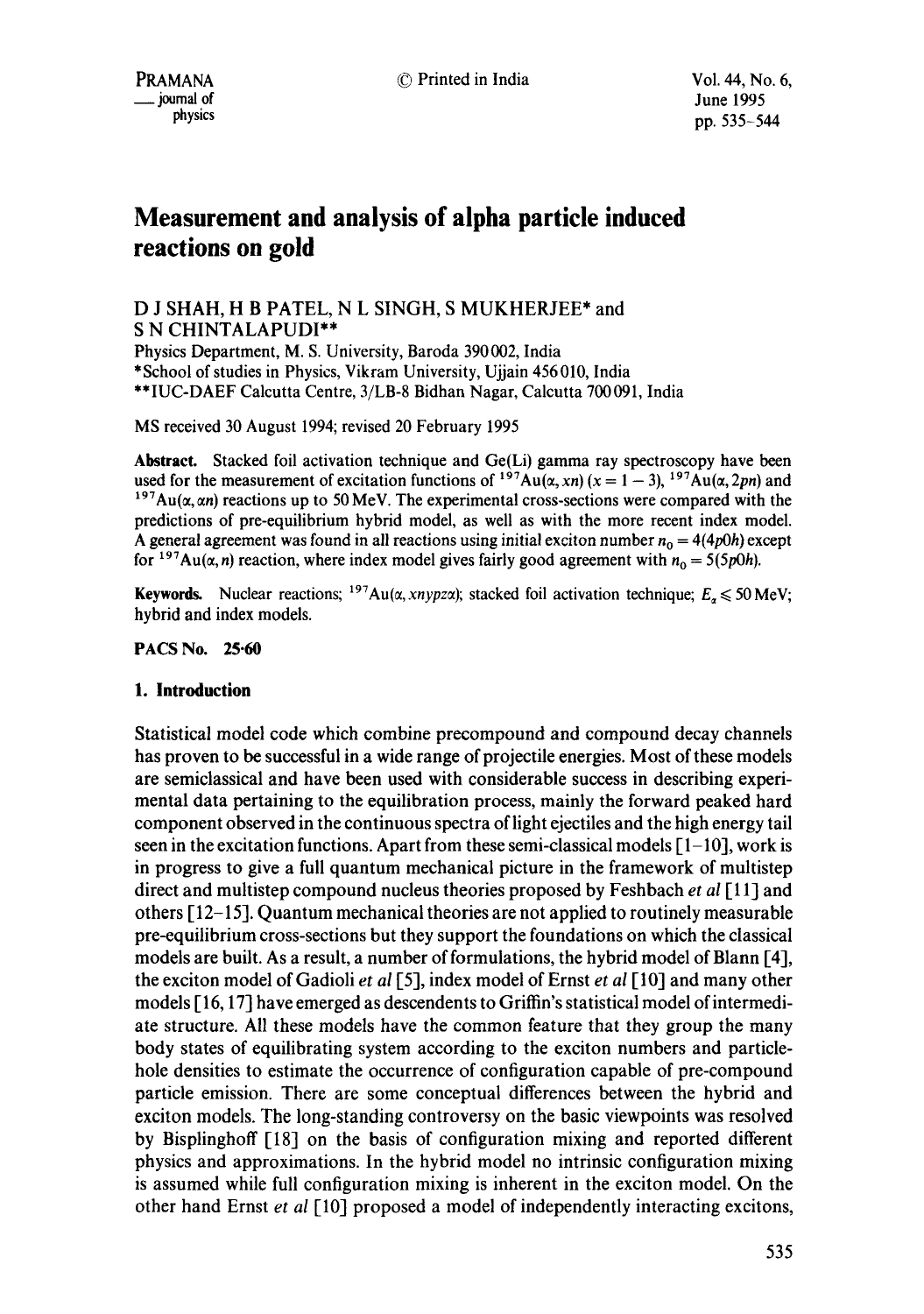### *D J Shah et al*

known as index model in which it is shown that each generation in the framework of exciton model predicts the exclusive emission spectra which can easily be converted into residual nucleus population probabilities. It is shown that three stages are sufficient to describe the single and multinucleon emissions to all the orders of practical importance.

Two of the many models discussed above received greater attention because of their simplicity and transparency and have been improved over the years by their proponents. These are hybrid [4] and index models [ 10]. In both these model codes, at the end of the precompound stages, the equilibrated compound nucleus is calculated using the Weisskopf-Ewing formalism [19] and added incoherently to the pre-equilibrium contributions, so that the theoretical excitation function can be directly compared with the experimental ones.

Indeed large experimental data are available in literature 120-23] for alpha induced reactions on gold mostly using Ge(Li) detectors but there are large discrepancies in the cross-section values for the same reaction. In this context the present investigation was undertaken with two aims. (1) To improve the quality of existing data. (2) To compare the experimental results so obtained with the theoretical predictions based on the up-dated hybrid as well as index models.

### **2. Experimental procedures**

Excitation functions for the reaction residues <sup>200</sup>Tl, <sup>199</sup>Tl, <sup>198</sup>Tl, <sup>198</sup>Au and <sup>196</sup>Au in the alpha particle induced reaction on  $197$ Au, were measured using stacked foil activation technique and Ge(Li) gamma ray spectroscopy (2-0 keV FWHM for 1332 keV photons of 6°Co). Spectroscopically-pure gold foils of purity greater than 99.99% and thickness  $24 \,\mathrm{mg/cm^2}$  have been used as target in the stacks together with aluminium degraders of varying thicknesses to reduce the beam energy to desired levels. Two independent irradiations were carried out at the VECC Calcutta, India using 40 MeV and 50 MeV alpha particles respectively. Copper foils of thicknesses  $23 \text{ mg/cm}^2$  and  $8.9 \text{ mg/cm}^2$ were used as flux monitor [24]. The average beam energy incident upon a given foil, degrader and monitor was calculated from the stopping power tables of Williamson *et al* 125]. The beam is totally stopped in the electrically insulated foil stack which is itself serving as a Faraday-cup. The beam currents on the targets were kept of the order of 250 nA. The residual nuclei were identified using their characteristic gamma rays as

| Reaction                                              | $Q$ -value<br>(MeV) | Half life<br>$T_{1/2}$ | Gamma ray<br>energy<br>$E_{y}$ (keV) | % Abundance<br>$(\theta_{\nu})$ |
|-------------------------------------------------------|---------------------|------------------------|--------------------------------------|---------------------------------|
| $197Au(\alpha, n)^{200}$ Tl                           | $-9.73$             | 26.1 h                 | 368                                  | $88.0 + 0.9$                    |
| $197Au(\alpha, 2n)$ <sup>199</sup> Tl                 | $-17.80$            | 7.42h                  | 455                                  | $12.0 + 0.6$                    |
| $197Au(\alpha,3n)^{198}$ Tl                           | $-25.87$            | 5.3h                   | 676                                  | $10-4 + 0-7$                    |
| $197Au(\alpha,2pn)^{198}Au$                           | $-23.78$            | 2.69d                  | 412                                  | $95.5 + 1.8$                    |
| $197Au(\alpha, \alpha n)^{196}Au$                     | $-8.00$             | 6:15d                  | 356                                  | $87.0 + 1.1$                    |
| <b>Monitor</b> reaction<br>${}^{65}Cu(a,2n){}^{67}Ga$ | $-14.1$             | 78.26 h                | 300                                  | $19.03 + 1.39$                  |

**Table** 1. Nuclear data used for the identification of residual nuclei [26].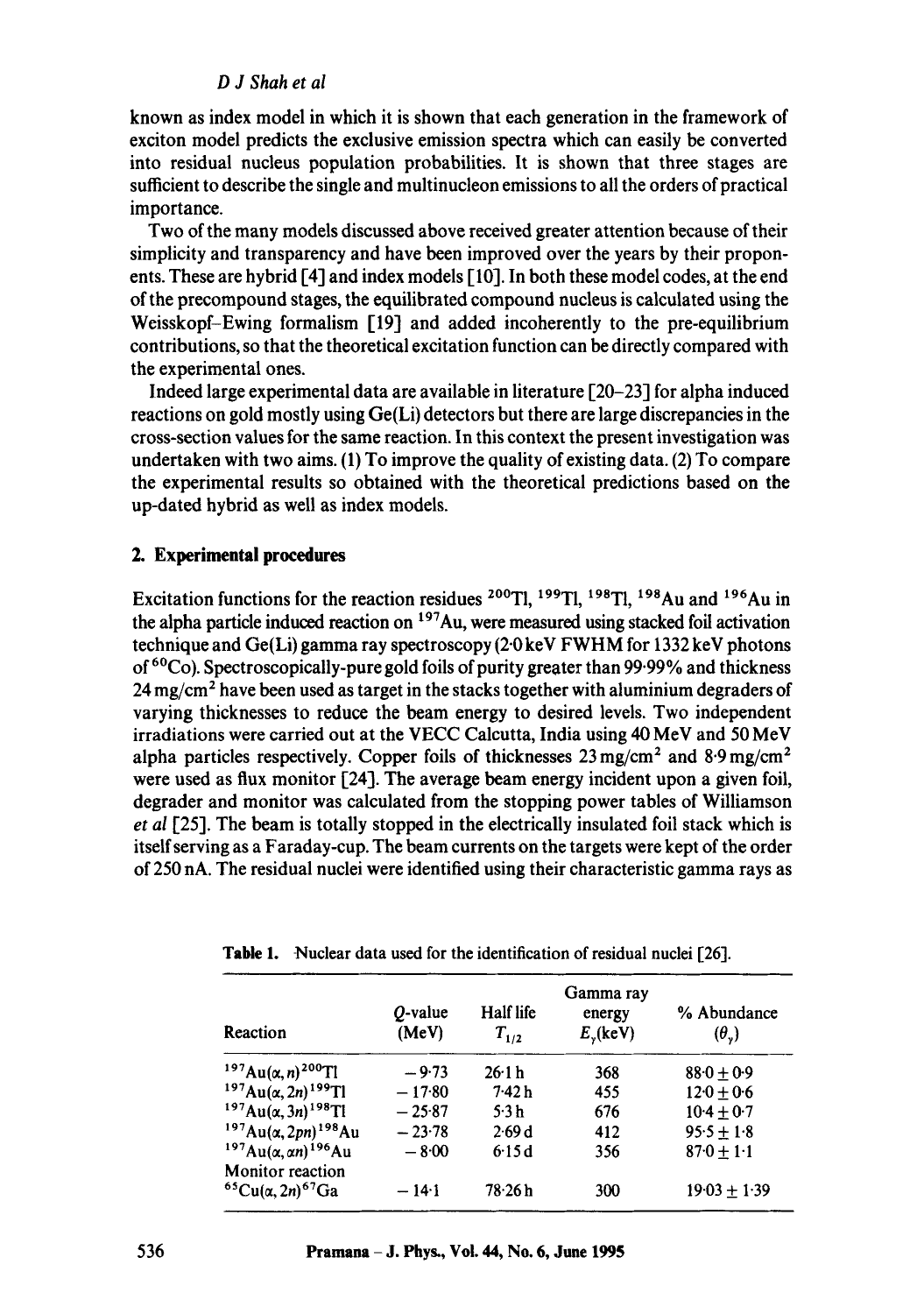mentioned in table 1 [26]. The energy and efficiency calibration of the detector were performed with a calibrated  $^{152}$ Eu multigamma source obtained from the Radio-Chemistry Division at VECC, Calcutta. The formula used for the determination of cross-section is given in our earlier papers [27, 28]

$$
\sigma = \frac{A_{\gamma}A_{\rm gm}\lambda}{\Phi\theta_{\gamma}p_{\gamma}w_{i}p_{i}N_{\rm av}(1-e^{-\lambda t_{i}})e^{-\lambda t_{\rm w}}(1-e^{-\lambda t_{c}})}
$$

where,  $\sigma$  is the cross-secion,  $A_{\nu}$  is the photo peak area of the characteristic gamma ray of the residual nucleus,  $A_{\rm gm}$  is the gram atomic weight of the target element,  $\lambda$  is the disintegration constant of the residual nucleus,  $\Phi$  is the flux of the incident particle,  $w_i$  is the weight per unit area of the target foil in  $g/cm^2$ ,  $p_i$  is the fractional abundance by weight of the target isotope of interest,  $\theta_{y}$  is the fractional abundance of characteristic gamma rays emitted per decay of the residual nucleus,  $p<sub>v</sub>$  is the photopeak efficiency of the gamma ray,  $t_i$ ,  $t_w$  and  $t_c$  are the periods of irradiation, waiting and counting respectively.

#### **3. Results and discussion**

The measured cross-section of the reactions  $197Au(\alpha, xn)^{201-x}T1(x = 1-3), 197Au(\alpha,$  $2pn$ <sup>198</sup>Au and <sup>197</sup>Au( $\alpha$ ,  $\alpha$ n)<sup>196</sup>Au have been listed in table 2. The total error in the experimental cross-section is contributed by photo peak area  $(1-4\%)$ , detector efficiency  $(3-4\%)$ , uniformity of the foil thickness  $(1-2\%)$ , spectroscopic data  $(1-7\%)$  and standard deviation (10%) of the monitor cross-section from which the flux is deduced. The relative errors which affect the shape of the excitation function is about 6%, the absolute errors on the magnitude of the cross-section is thus less than 13% in the present measurement.

Five reactions studied in gold are compared with previous measurements [20-23] as shown in figures  $1-5$ . Lanzafame and Blann  $\lceil 20 \rceil$  used both NaI crystal and Ge(Li)

| $E_{\rm R}$ (MeV)<br>Target | $\sigma$ (mb)   | $\sigma(mb)$                | $\sigma$ (mb)                 | $\sigma$ (mb)   | $\sigma$ (mb)        |  |  |  |
|-----------------------------|-----------------|-----------------------------|-------------------------------|-----------------|----------------------|--|--|--|
| nucleus                     | 197Au           | 197Au                       | 197Au                         | 197Au           | 197Au                |  |  |  |
| Reaction                    | $(\alpha, n)$   | $(\alpha, 2n)$              | $(\alpha, 3n)$                | $(\alpha, 2pn)$ | $(\alpha, \alpha n)$ |  |  |  |
| Product<br>nucleus          | 199T1<br>200T1  |                             | $198$ Tl                      | 198Au           | 196Au                |  |  |  |
| 19.5                        | $13.2 \pm 1.5$  | $44.8 + 5.41$               |                               |                 |                      |  |  |  |
| $20-9$                      | $19.5 \pm 2.22$ | $110 \cdot 0 + 13 \cdot 28$ |                               |                 |                      |  |  |  |
| $24 - 7$                    | $15.8 \pm 1.8$  | $332.0 + 40.10$             |                               |                 |                      |  |  |  |
| $27 - 0$                    | $12.3 + 1.4$    | $580-0 + 70-06$             |                               |                 |                      |  |  |  |
| 31.9                        | $6.8 \pm 0.77$  | $3100 \pm 37.74$            | $3800 + 4742$                 |                 | $4.18 + 0.46$        |  |  |  |
| 32.2                        | $6.1 \pm 0.69$  | $2970 + 3587$               | $470.0 \pm 58.65$             |                 | $5.33 + 0.59$        |  |  |  |
| 37.8                        | $4.4 + 0.5$     | $1250 \pm 15.10$            | $11100 + 138.52$              | $1.25 + 0.15$   | $16.20 + 1.81$       |  |  |  |
| $38 - 0$                    | $4.2 + 0.47$    | $110 \cdot 0 + 13 \cdot 28$ | $1050 \cdot 0 + 131 \cdot 04$ | $1.30 + 0.15$   | $17-40 + 1-94$       |  |  |  |
| 42.8                        | $3.3 + 0.37$    | $82.4 \pm 9.95$             | $760 \cdot 0 + 94 \cdot 84$   | $2.10 \pm 0.25$ | $34.20 + 3.83$       |  |  |  |
| 47.2                        | $2.9 + 0.33$    | $53.7 \pm 6.48$             | $315.0 + 39.31$               | $3.40 + 0.40$   | $43.50 + 4.87$       |  |  |  |

**Table 2.** Cross-section of the alpha-induced reaction on <sup>197</sup>Au.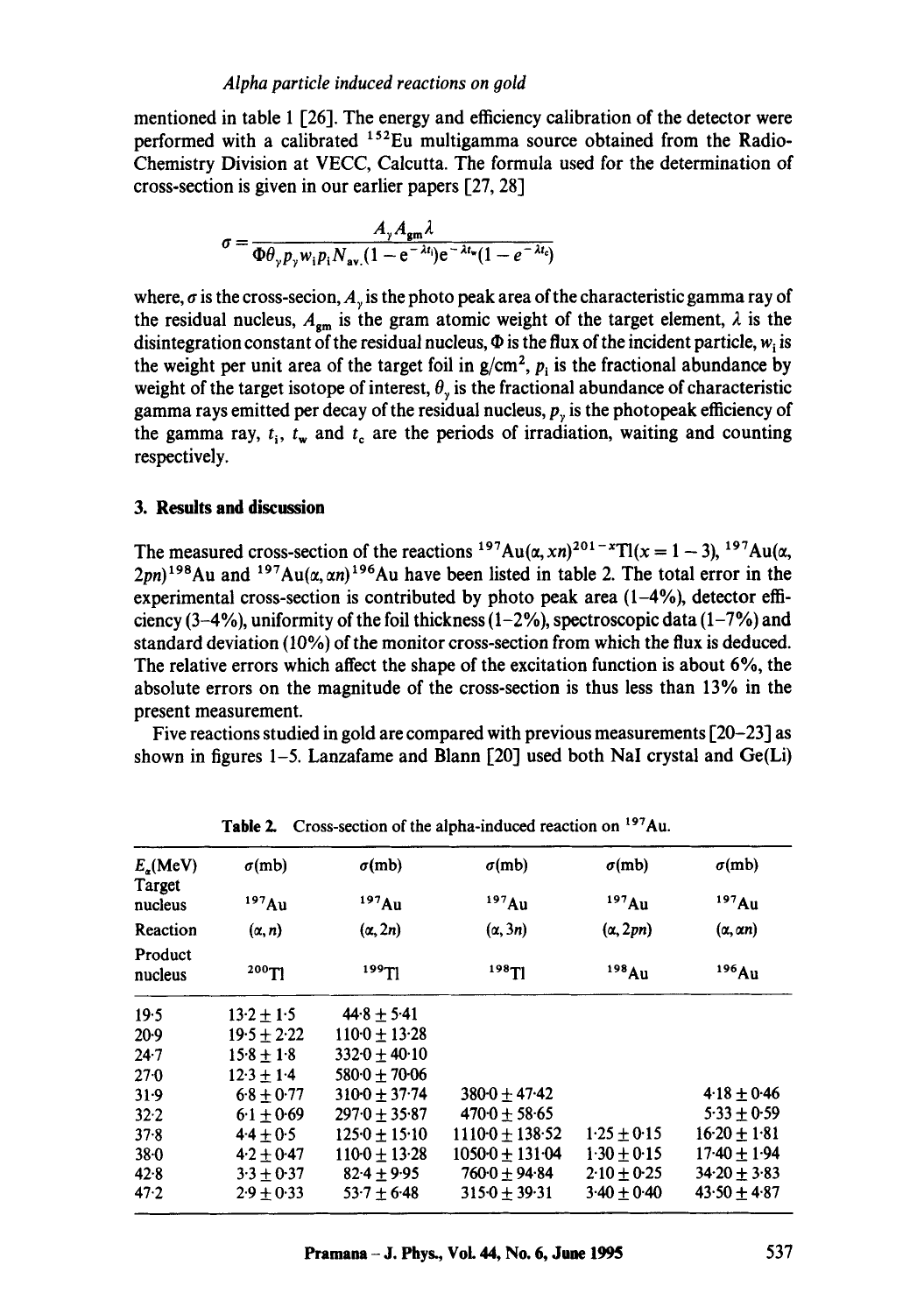### *D J Shah et al*

detector for measurement of gamma activities and the reported uncertainty in their measurement was quoted as 20%. Kurz *et al* [21] studied reactions up to 43 MeV, employing a small volume (7 cc)  $Ge(Li)$  detector with a resolution of  $4.2 \text{ keV}$  for the 1332 keV photons of 6°Co. The experimental errors in the cross-section were mentioned as less than 10%, but it is not mentioned whether or not this includes the uncertainty in the monitor cross-section used for flux measurement as well as the errors in spectroscopic data. Whereas excluding the above mentioned errors the uncertainty in the present measurement becomes about 6%. Capurro *et al* [22] measured the reactions up to 55 MeV using an intrinsic Ge-detector. The overall error in their measurement varied in the range 24 to 37%. Bhardwaj *et al* [23] measured the reactions up to 40 MeV using HPGe detector. The reported values of Capurro *et al* and Bhardwaj *et al* differ by more than 50% around 30 MeV and the deviation is larger at higher energies.

### **4. Pre-equilibrium model predictions**

The basic concepts of pre-equilibrium theory rest on the intranuclear cascade (INC) model of Goldberger [29] and Metropolies *et al* [30] and the statistical model of intermediate structure (SMIS) of Griffin [1]. Much effort has been devoted to combining both into a single one capable of calculating absolute pre-equilibrium emission cross-sections. In hybrid model [4] the pre-equilibrium emission spectra are given by simple closed formed expressions. However, the index model [10] involves more complex recursion relations. The index model, which is an acronym for independently interacting exciton model, has a somewhat different philosophy than the hybrid model. Both the models constitute significantly different approaches and yield different results for the pre-equilibrium emission but still they are built on the same basic assumption concerning the physics of the reaction.

The principal idea incorporated in the index model is nearly the same as in the hybrid model. The deexcitation cascade followed by individual excitons is independent of each other. However, the corresponding use of single particle state lifetimes implies a different statistical treatment for the higher stages of the nuclear equilibration than in the hybrid model. As far as particle emission is neglected, the internal collisions of all excitons of the initial configuration  $n_0(p_0, h_0)$  lead to  $n_1 = 3n_0$  excitons in the next stage, since each decaying exciton at a particular excitation energy loses part of its energy to create an additional particle-hole pair. The particle and hole number becomes  $p_1 = 2p_0 + h_0$  and  $h_1 = p_0 + 2h_0$ . Due to this multiplicative proliferation factor three, instead of the additive constant two in the hybrid model, the number of excitons quickly increases from stage to stage so that two or three stages suffice to yield the total pre-equilibrium cross-section. The particle and hole densities of subsequent stages are derived from preceding stages using recursion relations.

The observed excitation functions show a high energy tail following the usual compound nucleus bump at low energy. The calculation starts with an initial number of excitons, i.e. particles above and holes below the fermi level, induced by the primary interaction and proceeds to states with an increasing exciton number. For each of these states the emission probability for the particles is calculated and finally the integrated spectra yield the cross- sections for the individual reactions. The statistical part of the **codes** (Overlaid Alice) can account for a large variety of reaction types. Besides evaporation of neutrons and protons [19] also dusters such as deuteron and alpha particles can be considered.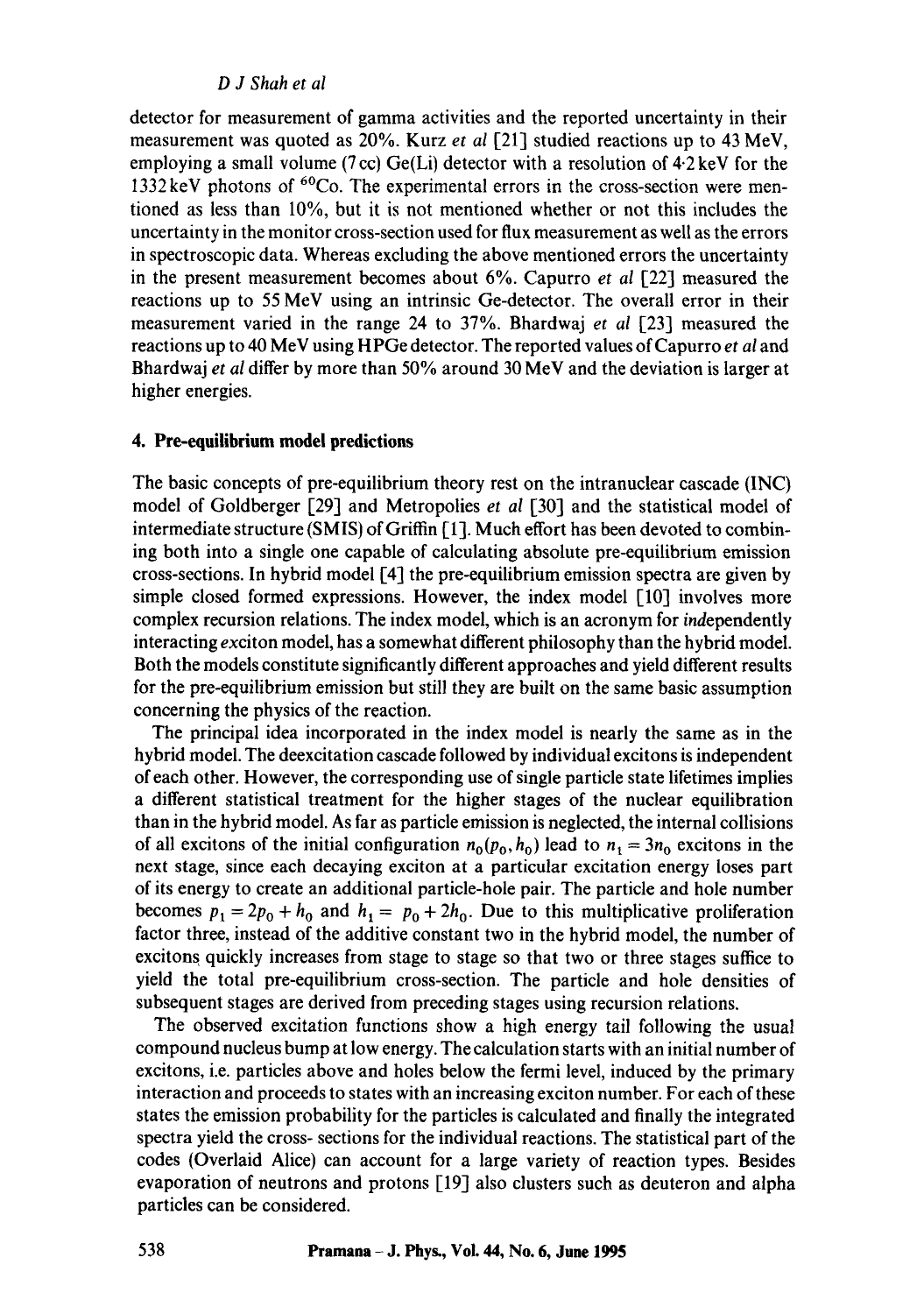

**Figure 1.** Excitation function of  $197Au(\alpha, n)^{200}$ Tl reaction.

A short description of the option chosen is given below. The nuclear masses were calculated from the Myers-Swiatecki mass formula [31] considering liquid drop with shell correction term without pairing, i.e. the level density pairing shift absorbed in binding energies. The inverse cross-sections were calculated by an optical model subroutine included in the code, where the optical model parameters were those of Becchetti and Greenless [32]. The fermi level density used is of the form

$$
\rho(u) \propto (u-\delta)^{-5/4} \exp[2\sqrt{a(u-\delta)}]
$$

where u is residual nucleus excitation, a is the level density parameter taken as  $A/8 \text{ MeV}^{-1}$ which is the default option of the code and  $\delta = 11/\sqrt{A}$  MeV the pairing energy shift.

In the *a priori* formulation of the hybrid and index models, the intra-nuclear transition rates are calculated either from the imaginary part of the optical model or from the free nucleon-nucleon scattering cross-section [33]. The use of optical potential in calculating intra-nuclear transition rates for pre-equilibrium decay models offers distinct advantages at least in principle over the nucleon-nucleon scattering approach.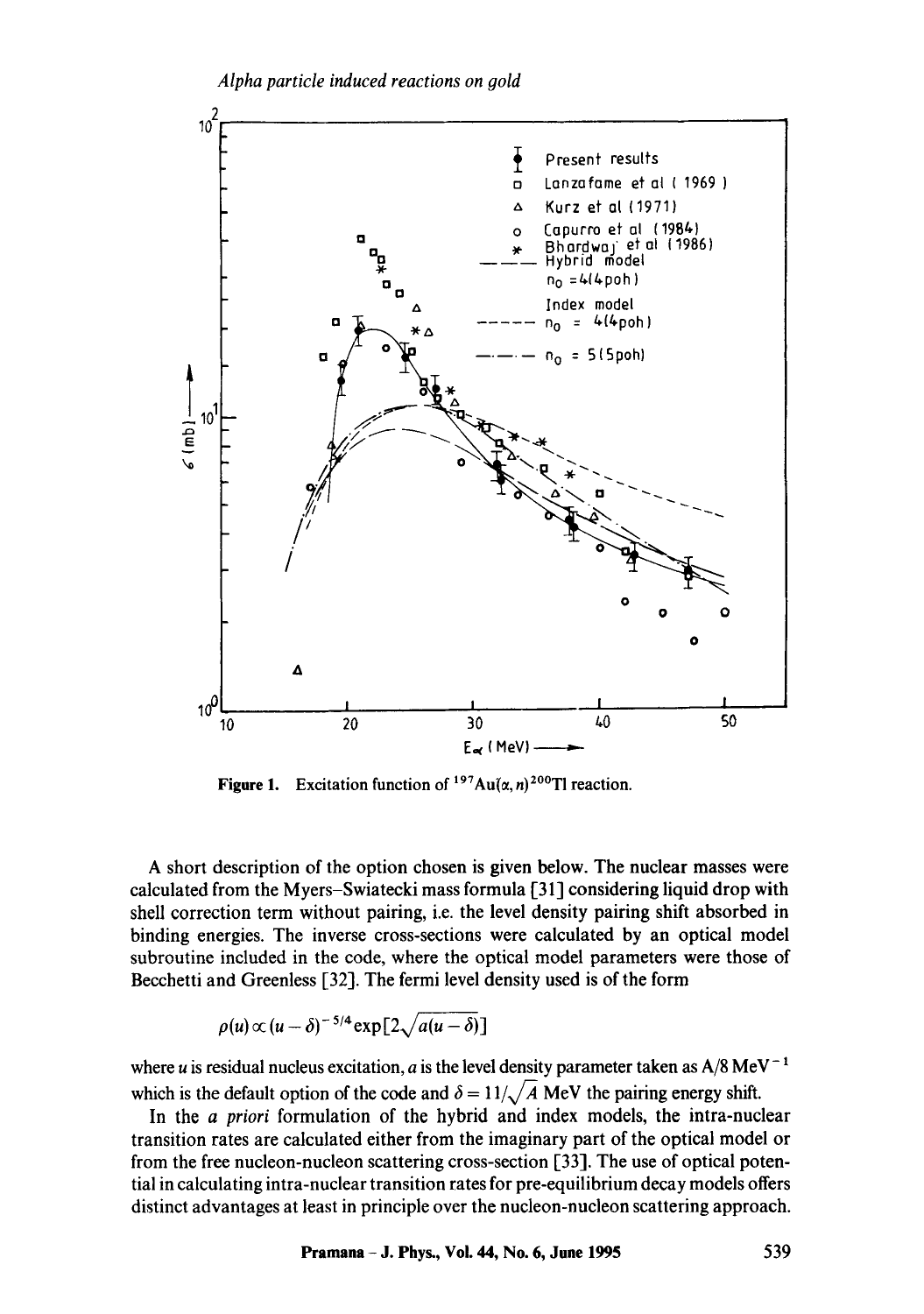

**Figure 2.** Excitation function of  $197Au(\alpha, 2n)$   $199T1$  reaction.

Specifically, the parameters of the optical potential have been determined from the results and trends of a large body of experimental data. The mean free path values are therefore based on experimental measurements in nuclear matter as opposed to the extrapolation of free scattering cross-sections to the nuclear environment. Secondly the question of possible errors in nucleon-nucleon scattering approach due to inability to consider recoil momentum effects are avoided by using the optical potential. Becchetti and Greenless [32] have analysed large amount of data to find a best set of optical model parameters for nucleon induced reactions. But for particle energies exceeding 55 MeV the optical model parameters of Becchetti and Greenless are no longer applicable and thus at higher energies the calculation of the mean free path for intra-nuclear transitions is done from nucleon-nucleon scattering cross-sections.

The mean free path multiplier  $K$  which is a kind of free parameter introduced by Blann [34] to account for the transparency of nuclear matter in the lower density nucleus periphery was kept as unity.

The initial exciton number  $n_0(p_0, h_0)$  plays an important role because it governs the entire cascading process of the binary collisions and thereby influences the shape of the hard component in the particle spectra. A good guess would be the number of nucleons in the projectile or an additional particle/hole or both [10, 27, 28, 35]. This view is quite consistent with the basic physics of the pre-equilibrium decay that only a small number of degrees of freedom is initially excited in nuclear reactions at moderate energies. So, we have made the theoretical calculations using  $n_0 = 4(4p0h)$ ,  $n_0 = 5(5p0h)$  and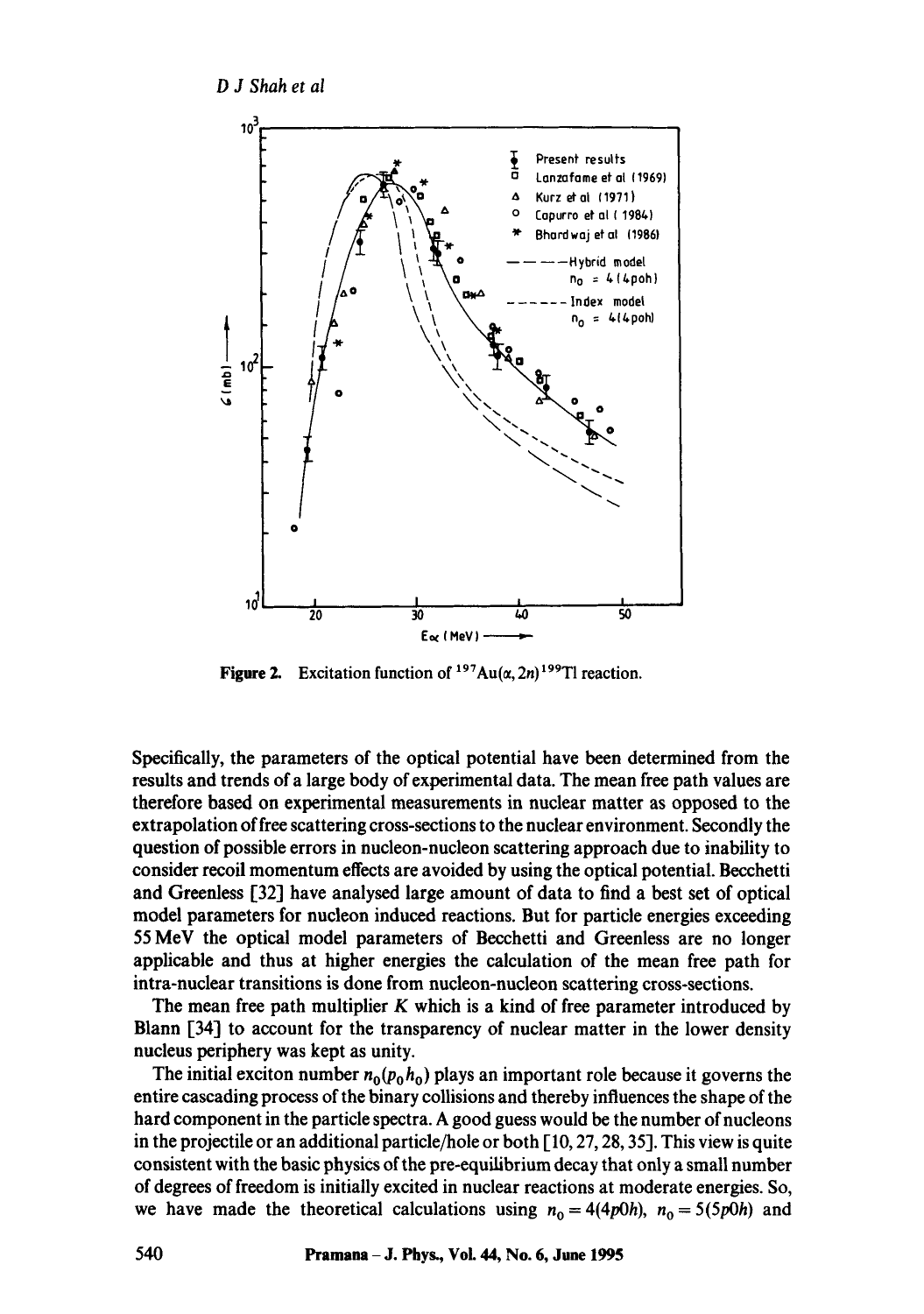*Alpha particle induced reactions on gold* 



**Figure 3.** Excitation function of  $197Au(\alpha, 3n)$  198TI reaction.

 $n_0 = 6(5p1h)$  as initial configurations. In view of this, a set of six theoretical excitation functions is calculated for each reaction using the three values of  $n_0$ , in the framework of two models. All these are tested against the experimentally measured excitation function to pick out the best out of them and to draw inferences based on these comparisons individually for each reaction at first. In general, it was found that  $n_0 = 4(4p0h)$  gives by far the best results for both models. The prediction of the  $n_0 = 5(5p0h)$  and  $n_0 = 6(5p1h)$  configurations were lower than those obtained with  $n_0 = 4(4p0h)$ .

Figures 1-3 and 5 show a comparison of the present experimental results with hybrid and index models predictions. The lines (i.e. solid, broken and dashed lines) are drawn only to guide the eye. It can be seen from figure 1 that  $Au(\alpha, n)$  reaction is fairly well reproduced by hybrid model, whereas index model makes an overestimation by a factor of two using  $n_0 = 4(4p0h)$  in the high energy region (30–50 MeV) where the pre-equilibrium effect is predominant. It is observed that the index model gives fairly good account of high energy region with initial exciton configuration  $n_0 = 5(5p0h)$ , but both the models failed to account the compound nucleus part. The excitation functions of reactions  $Au(\alpha, 2n)$  and  $Au(\alpha, 3n)$  are shown in figures 2 and 3. It can be seen that the theoretical shape of excitation function using initial exciton configuration  $n_0 = 4(4p0h)$ agrees well with the experimental shape of excitation function, there is a systematic underestimation by about 30 to 40% of the experimental cross-sections at high energy region.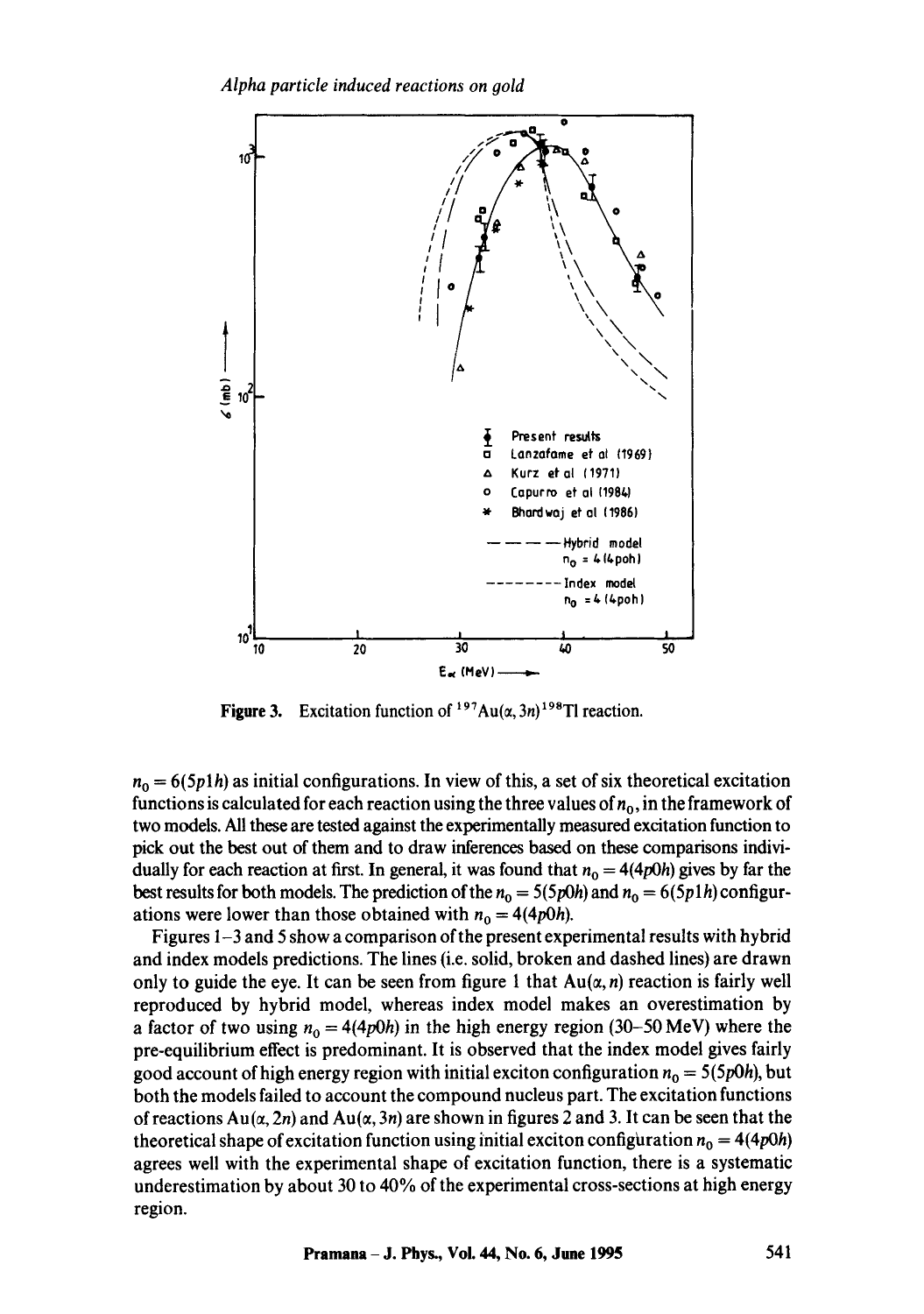

**Figure 4.** Excitation function of  $197Au(\alpha, 2pn)^{198}Au$  reaction.

It is well-known that value of a shows local variations, particularly in the vicinity of magic numbers, thereby affecting the compound nucleus part of the cross-section dominating at lower energies. Consequently, the maximum in the experimental excitation function occurring due to the compound nucleus is matched with theoretical Weisskopf-Ewing estimate by adjusting the value of the level density parameter approximately. We varied level density a as  $A/7$ ,  $A/8$ ,  $A/9$ ,  $A/10$ ,  $A/11$  and  $A/12$  MeV<sup>-1</sup> to reproduce the compound nucleus peaks respectively after fixing the initial exciton configuration  $n_0$ . However, all the six values of level density parameter are not able to match the experimental compound nucleus peak of excitation function (figure 1). The variation is only about 10%. Based on these considerations, the value of the level density parameter a for theoretical calculations was chosen as the global parameter  $A/8$  MeV<sup>-1</sup>.

As far as  $197Au(\alpha, 2pn)$  reaction is concerned, (figure 4) the observed experimental cross-sections between 30 and 50 MeV cannot be accounted for either by equilibrium or pre-equilibrium mechanisms using hybrid and index models.

Figure 5 shows the excitation function of the  $^{179}Au(\alpha, \alpha n)$  reaction. There is a radical difference in the shape of theoretical and experimental excitation functions, as well as severe underestimation of the theory by two orders of magnitude. This is of course not very surprising because, neither the hybrid model nor the index model, is designed to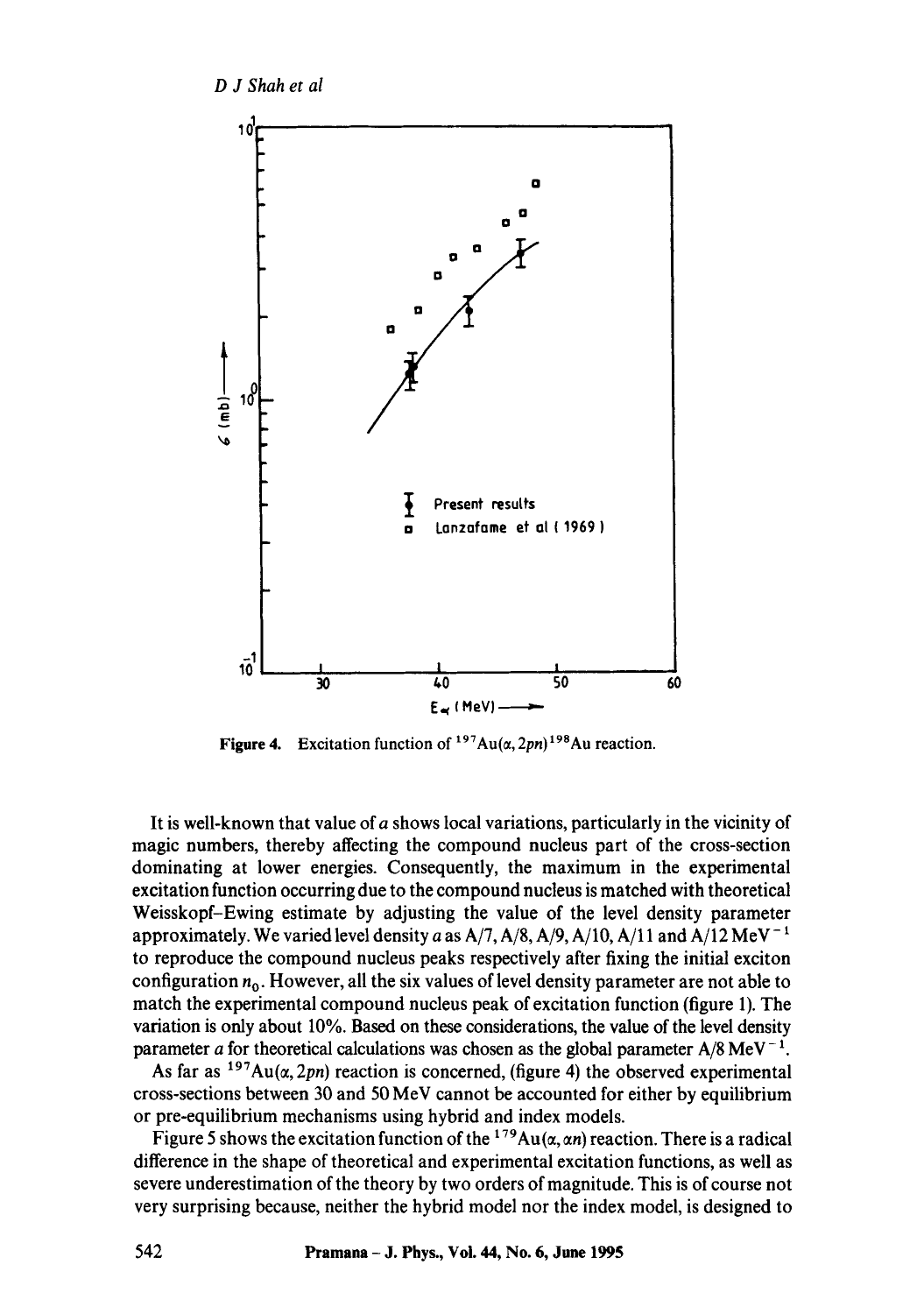

**Figure 5.** Excitation function of  $197Au(\alpha, \alpha n)^{196}Au$  reaction.

deal with alpha particle emission in the pre-equilibrium phase, which is quite likely at moderate energies.

Further, as seen in the figures there is a slight shift in the energy between the theoretical and experimental compound nucleus peak. Generally such shifts are ascribed due to the complete neglect of angular momentum effects in the Weisskopf-Ewing theoretical calculations provided in the codes. More elaborate computations, using Hauser-Feshbach theory [36] may bring about a better agreement.

### **5. Conclusion**

From the present study of the excitation functions for  $197Au(\alpha, xnypz\alpha)$  reactions, it is concluded that there is a qualitative agreement between our experimental results and the theoretical ones. In the observed high-energy tail of the excitation functions of the  $(x, xn)$  reactions, there are the veritable signatures of pre-equilibrium decay, irrespective of any model or theory. The basic tenet that only a small number of degrees of freedom is excited in pre-equilibrium reactions is amply borne out by the satisfactory agreement observed between the experimental results and the pre-equilibrium hybrid and index models predictions for an initial exciton number  $n_0 = 4(4p0h)$  except for  $(\alpha, n)$  reaction whereas index model with exciton number  $n_0 = 5(5p0h)$  gives fairly good agreement. Comparatively speaking, the former model is better than the latter.